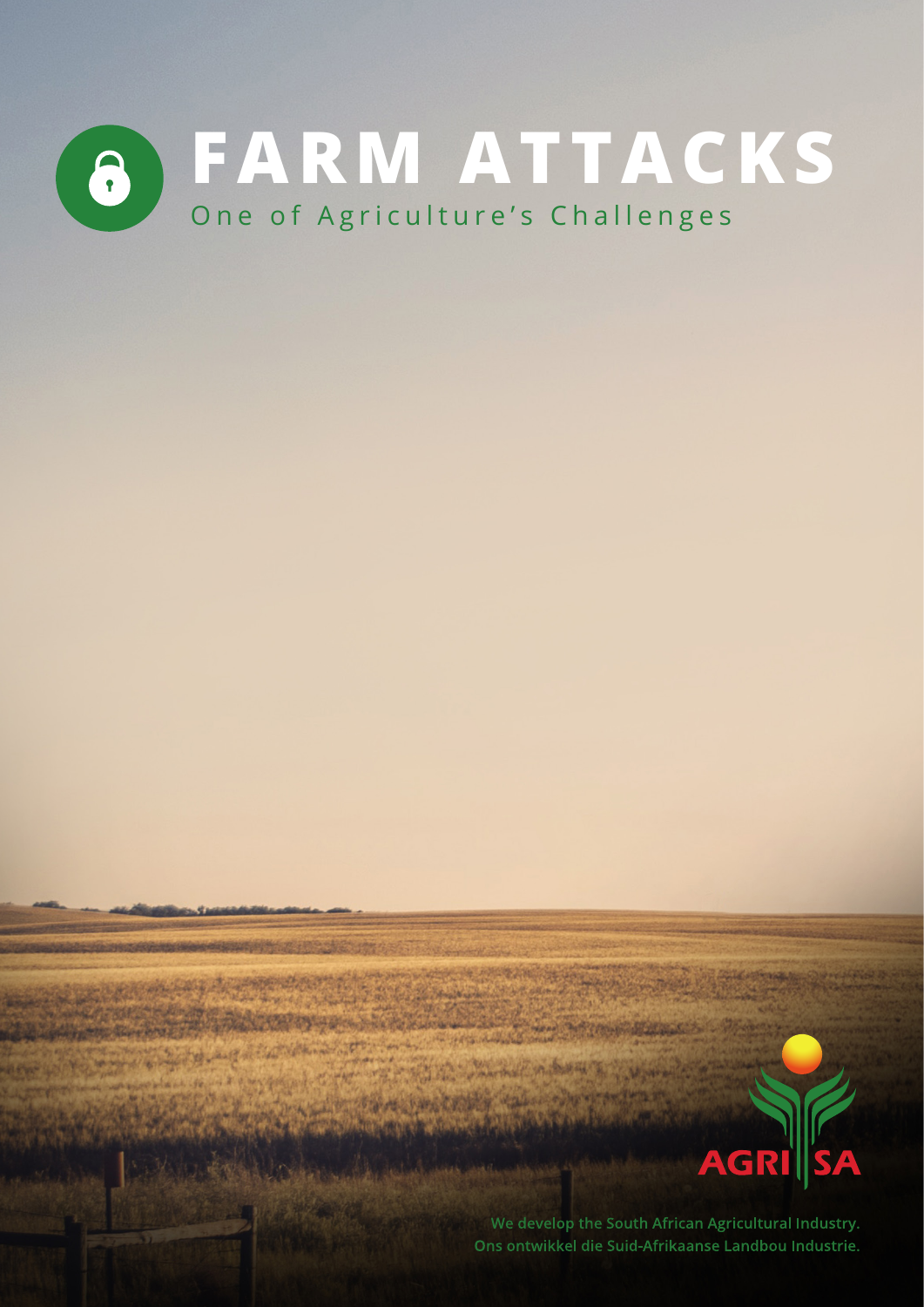

## Introduction

Farmers worldwide are subject to crime, in South Africa the difference is that the farming community must also contend with farm attacks – something farmers in the rest of the world do not experience. Farm attacks are already an emotional aspect and for this reason statistics must be applied with circumspection.

The safety of the farming community remains one of the challenges that farmers across South Africa must deal with, which is why Agri SA and its provincial organisations have prioritised this matter. The Agri Securitas Trust Fund therefore continues to strive towards providing financial support for farming communities in their battle against farm violence with a view to creating a safer environment.

Within the Agri SA structure, much time is devoted to policy development and liaison with the government in an attempt to create a safer farming environment and promote food security.

## Treat farm attack statistics with caution

Reliable statistics are essential in accurately assessing the magnitude of farm attacks and farm murders. It also serves as an aid to determine trends and where resources should be applied to deal with the crime problem. It is important, however, not to include incorrect information in the statistics and so-doing make unfounded inferences and stir up emotions.

The definition in the Rural Safety Strategy, which includes all violence against people living on farms and smallholdings, as well as persons who work there or visit the premises, serves as the basis for gathering farm attack statistics. This includes crimes such as murder, rape, robbery and causing bodily harm. It also includes all violence aimed at destroying farm infrastructure and property with a view to disrupting legitimate farming activities. Against this background, farm attack statistics do not only include crimes against commercial farmers, but also smallholding owners involved in a farming activity, emerging farmers, farm workers, their family members and visitors.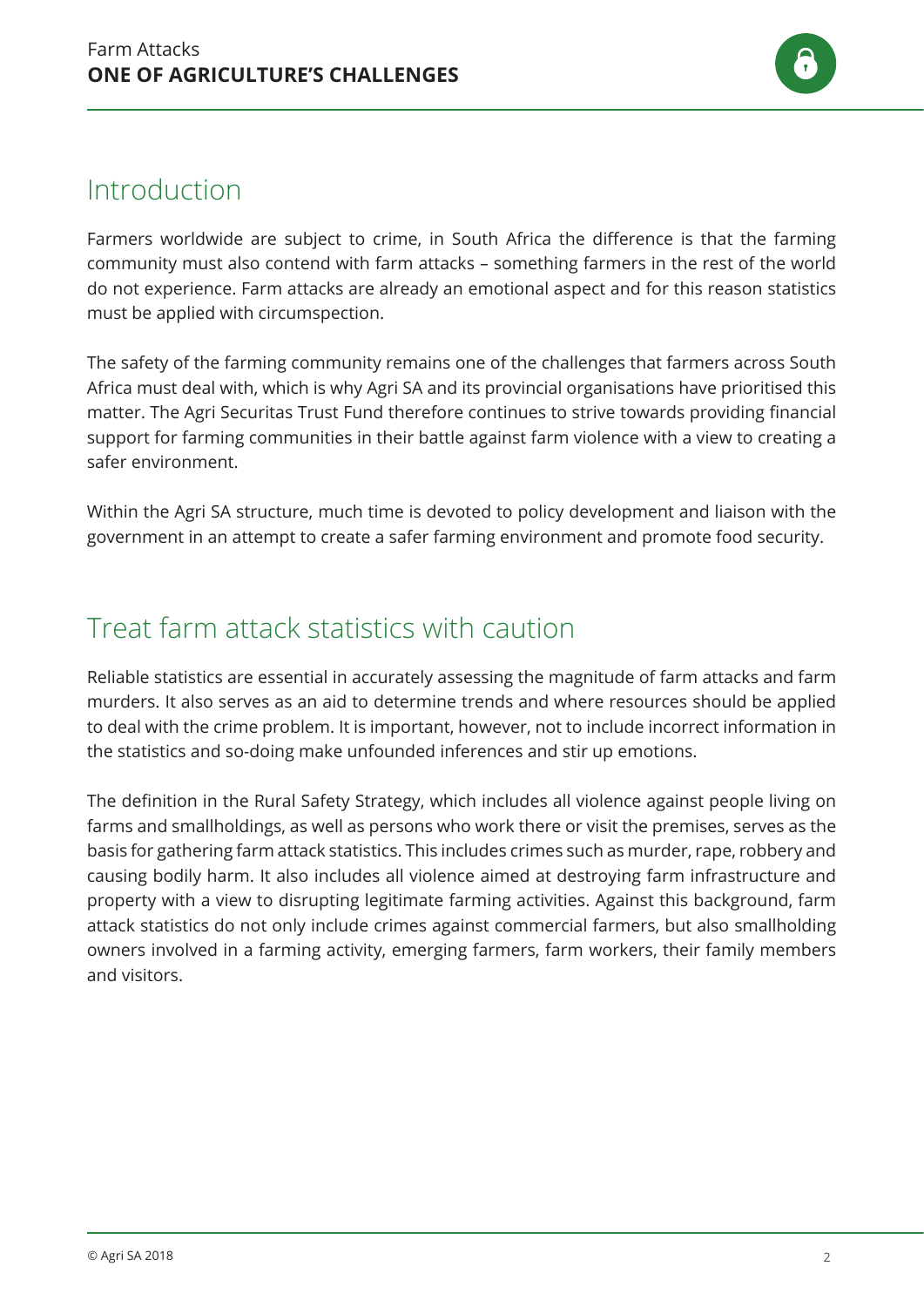

#### **Farm Attacks and Murders Plaasaanvalle en -moorde**

*National Comparison: 1996/1997 – 2017/2018* Nasionale Vergelyking: 1996/1997 – 2017/2018



The period 2001/2002 saw the highest incidence of farm attacks in history, with 1 069 attacks recorded in that year. The highest incidence of farm murders was recorded in the 1997/1998 period, namely 153. When police statistics, as announced in Parliament for the past six years, are viewed more closely, it appears that farm attacks had increased while murders declined on a year-on-year basis. Over the past 19 years starting from 1996/1997, there have been 12 567 farm attacks and 1 733 murders, with an average of 661 attacks and 91 murders a year. The figures provides a clear picture of the magnitude of farm attacks and the threat to farm safety that the community experiences daily.

According to these statistics, the North West province recorded the most farm attacks, namely 722, followed by Gauteng with 644. Most murders occurred in Gauteng, namely 69, while KwaZulu-Natal and North West each recorded 61 murders. In the analysis of Gauteng's statistics, it is important to take into account that most farm attacks occur on smallholdings.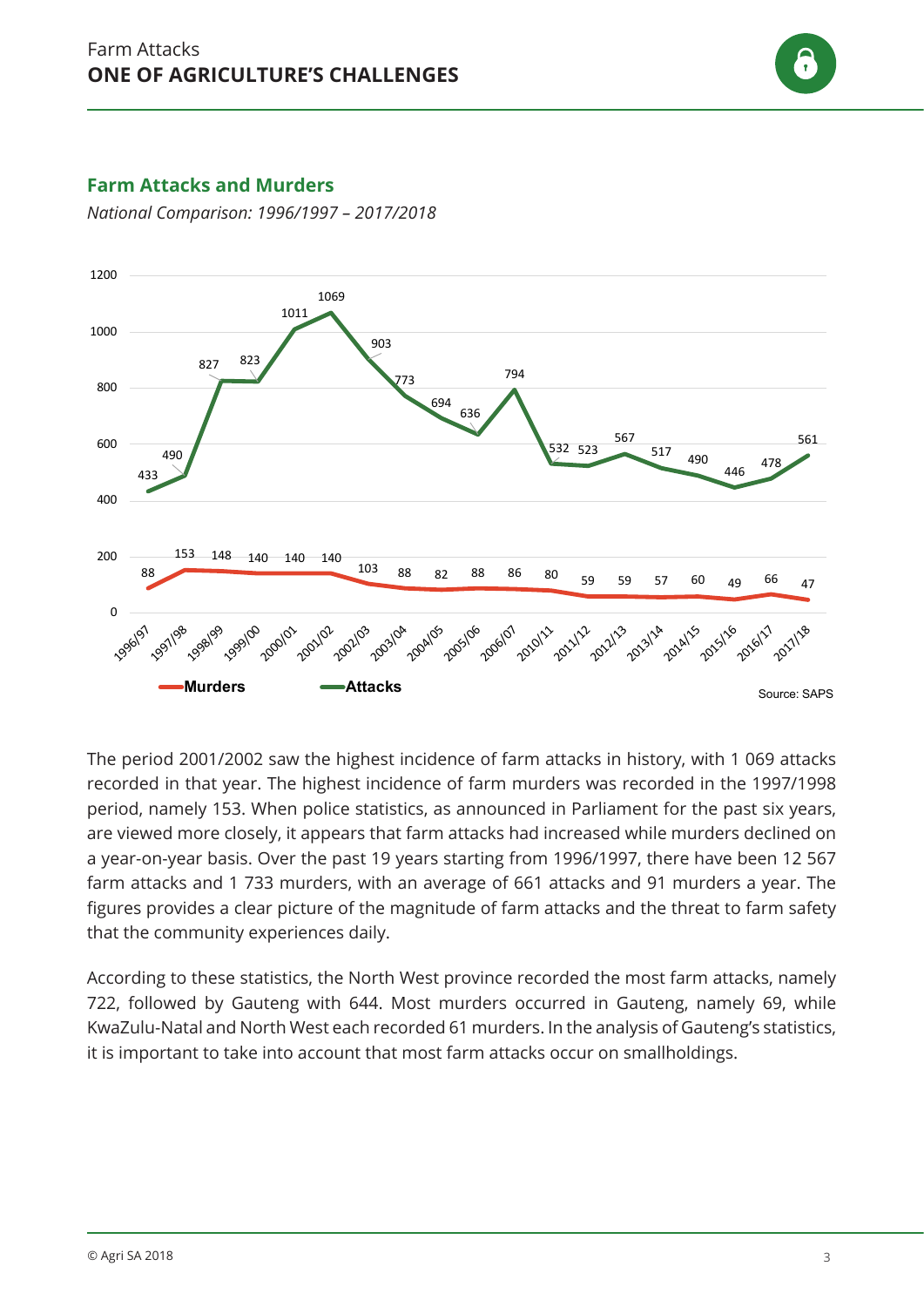8

### **Farm Attacks**

**Plaasaanvalle** 2012/2013 – 2017/2018 *2012/2013 – 2017/2018*



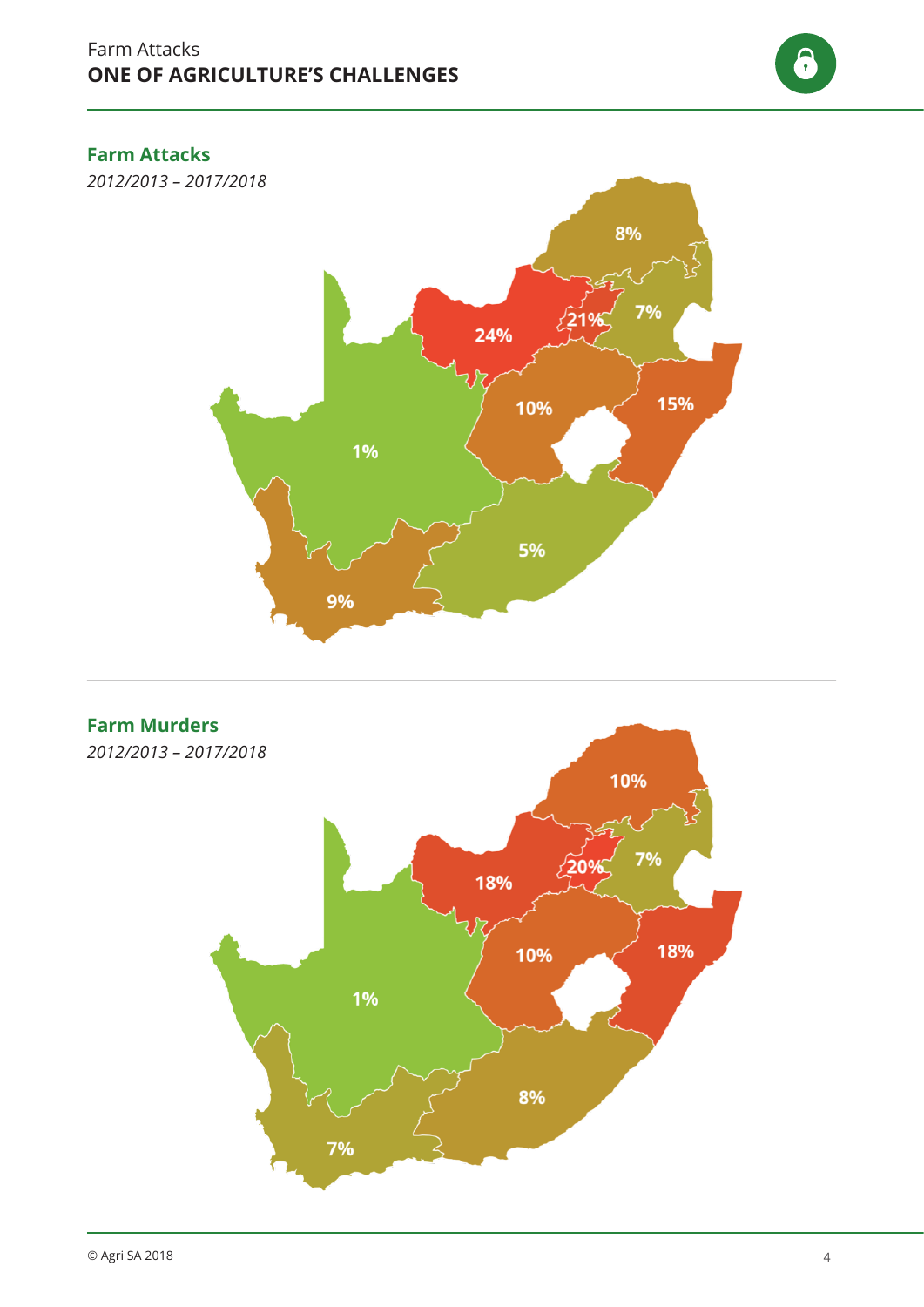

The map of South Africa shows that 24% of farm attacks in the past six years had occurred in North West, followed by Gauteng (21%), KwaZulu-Natal (15%) and the Free State (10%). With regard to farm attacks, the Northern Cape was the safest province at 1%, while North West was the most violent. Gauteng recorded the most murders, namely 20%, followed by North West and KwaZulu-Natal recording the second highest incidence of murders, namely 18% each. Once again, the Northern Cape at 1% was the province that recorded the lowest number of farm murders.

National crime statistics of the previous year show that murders in South Africa have increased for the fifth consecutive year, while robbery with aggravating circumstances, including home and business burglaries and vehicle hijackings, has also increased. The latter three, known as trio-crimes, are probably the most feared by the public and to which the farming community is exposed on an ongoing basis. The same trend was also observed with the increase in farm attacks during the past two financial years.

People who live on farms in rural areas are particularly vulnerable to armed farm attacks where response times are lengthy because of the remoteness of farms. This offers the attackers an opportunity to linger on the premises for longer, with a greater chance of the victim being subjected to a high degree of violence and brutality, compared to crimes in urban areas where the police, security companies and neighbours arrive sooner to render assistance.

Notwithstanding the above, the continued attacks on the farming community remain cause for concern, especially since the community is responsible for producing sufficient food for a growing population – something they manage to do very successfully.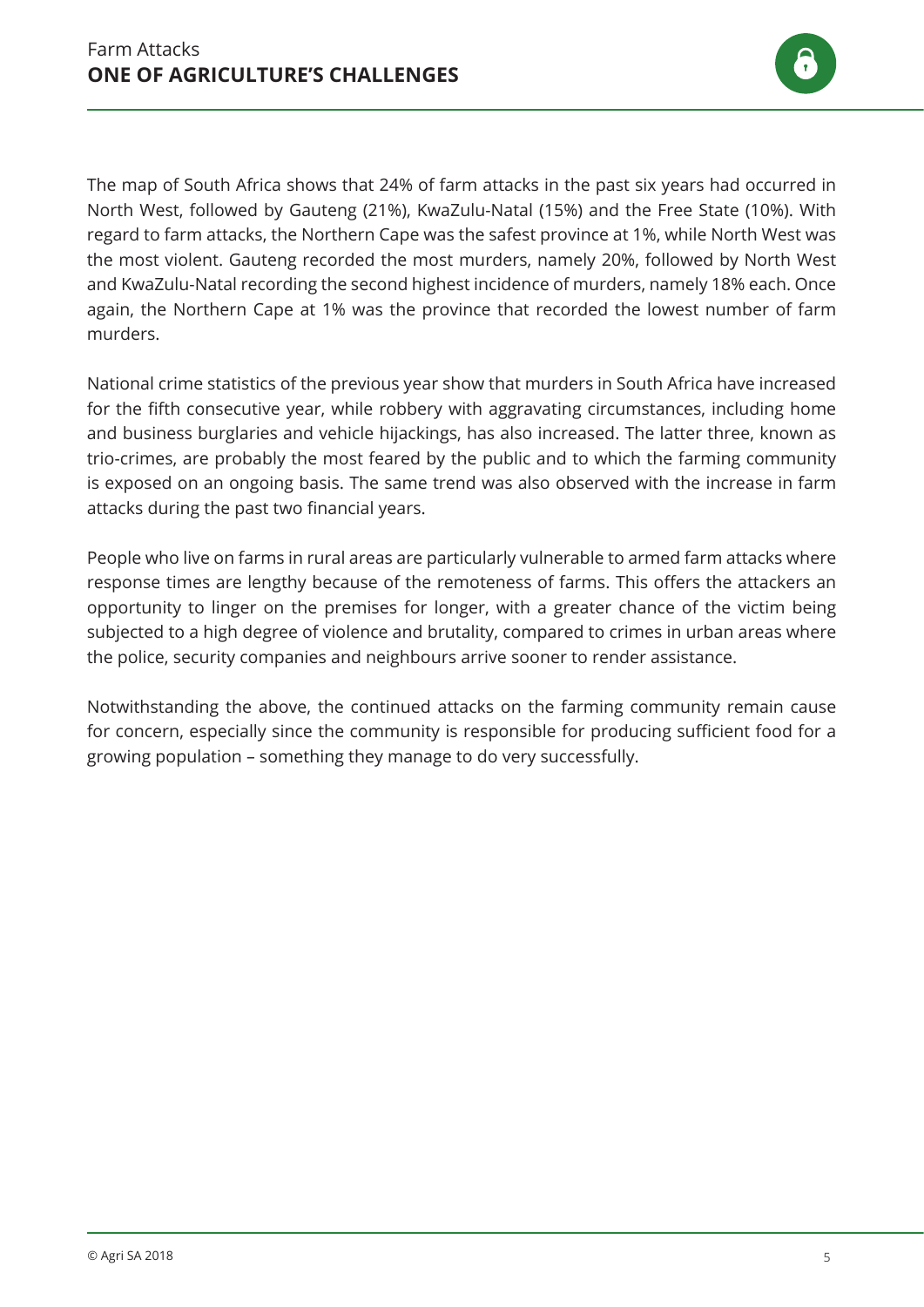# A farmer's safety plan

The agricultural community alone cannot be held responsible for combatting crime. It remains the government's responsibility to keep all citizens safe; however, the threat to rural safety is of such a nature that the farming community must continue to ensure their own security.

And yet the community has over the past 19 years not stood alone in its battle against farm crime. With an ally such as the Agri Securitas Trust Fund, farmers are still devising plans to ensure their safety. The Trust Fund has over the years contributed financially towards rural safety systems at farmer association level, including the installation of camera and communication systems, the installation of boom gates, and providing safety equipment such as night vision cameras, drones and even trauma counselling.

In conjunction with the Trust Fund, the community is devising plans to help protect themselves and their farm workers, as in the case of Hartbeesfontein farmers in North West and the Albany Bathurst District Agricultural Union in the Eastern Cape.

Both these areas are affected by crime such as stock theft, home burglaries, armed robbery and farm attacks. Rural safety plans have been developed, with the police participating in crime-fighting efforts. Camera systems, funded partially by the Trust Fund, are used to monitor vehicle movement in the areas. The cameras essentially provide information that is constantly monitored by a control room, thus offering a permanent observation capability across the entire area.

Co-operation between the police and the rural community of Hartbeesfontein has resulted in several successes. Crime is combatted proactively, with the focus on problem areas as well as crimes considered by the community as a priority. In a short period of three weeks after installation of the camera system in the Albany Bathurst area, the farming community managed to provide the police with information in five cases involving suspicious-looking vehicles.